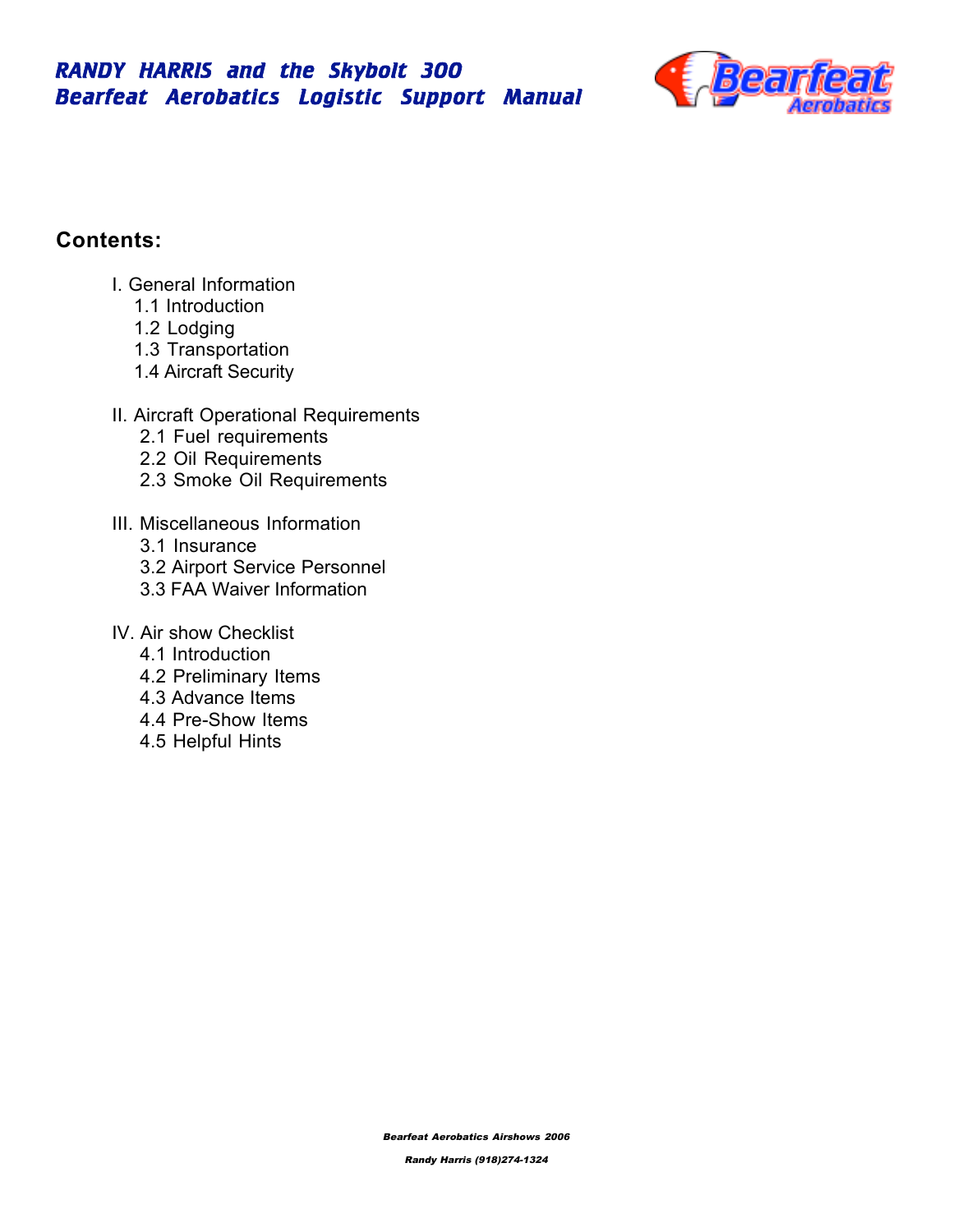

# **General Information**

# **1.1 INTRODUCTION**

We found it helpful to assemble this manual for those who are new to the air show business. Your team member who is handling the performer logistics can also use it in the event they may have limited experience. The requirements for most performers are very similar. You can expect similar requirements from other performers even though they may not go to this effort. Several items are necessary to support the Bearfeat Aerobatics team while at the air show site. Per our contract the show producer is requested to supply, (a) hotel/motel accommodations, and (b) personal transportation, (c) aircraft hangar and service facilities at the airport, (d) servicing and maintenance assistance, (e) fuel, engine oil, and smoke oil for the show aircraft and support aircraft. The specifics of these requirements occasionally change and can be found in the contract.

# **1.2 LODGING**

Hotel/motel accommodations are normally two, double occupancy, non-smoking rooms. Rooms should be reserved beginning the evening prior to the first press day. Due to weather constraints, please allow the hotel/motel accommodations to be extended through the evening following the last performance. The sponsor is not expected to pay any miscellaneous room charges.

# **1.3 VEHICLES**

The Bearfeat Aerobatics team usually consists of 3-4 people. Accordingly, please arrange for us a late model minivan or SUV. The vehicle should be available **at the air show airport** upon arrival (if a minivan or SUV is not available please provide two automobiles). Vehicles should be marked or have windshield passes with appropriate authority to allow access to all secured areas of the airport and the flight line at any time.

# **1.4 AIRCRAFT SECURITY**

Arrangements must be made to provide secure hangar space for each aircraft upon arrival. Crowd control measures must be adequate to protect the aircraft while in the hangar and on the flight line.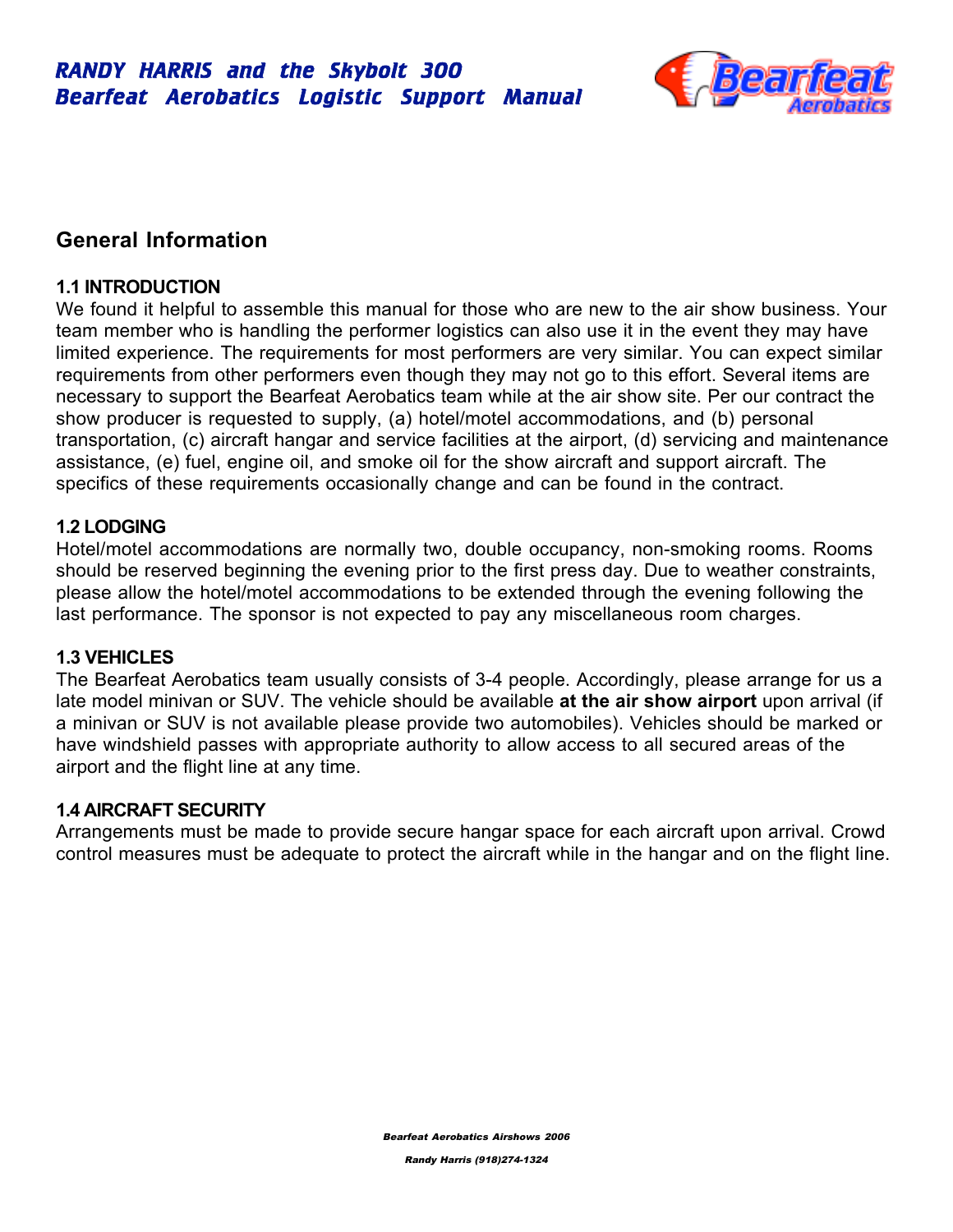

# **Aircraft Operational Requirements**

# **2.1 AIRCRAFT FUEL**

Fuel should be available on the flight line for refueling between air show flights. The Skybolt 300 and our support aircraft each require 100-octane aviation fuel. Fuel requirements are: *Each Performance:* Skybolt 300 - 6 gallons *Refill After Show:* Skybolt 300 – 30 gal., Support aircraft 50 gallons **Refueling operations are not permitted without the pilot or a Bearfeat ground crew at the aircraft!**

# **2.2 AIRCRAFT ENGINE OIL**

Engine oil must be available to replenish oil consumed during flight. Requirements for the performance aircraft are: Type: Aeroshell 100W, 3 Quarts per performance

# **2.3 AIRCRAFT SMOKE OIL**

Smoke oil should be available before each flight and at the conclusion of each performance day. The barrels must be portable either in the back of a pickup truck or on a handcart. The smoke producing characteristics of oils vary, so the correct oil is preferred, as it will produce dense white smoke. The preferred oil - Cannopus Oil #13 - is by far the best smoke oil. If Cannopus is not available, other paraffin-based oils may be used. Acceptable substitutes are listed below.

Cannopus Corvus Oil 13 Texaco Regal 'B' Sun Oil Circle X Shell Carnea 10 or 22 Union Oil Unax 105 Sunpar 103 or 105 Gulf Oil 370 Arco Duro-S 105 Exxon Faxam 40

For planning purposes, the Skybolt 300 uses 6 gallons of smoke oil per performance.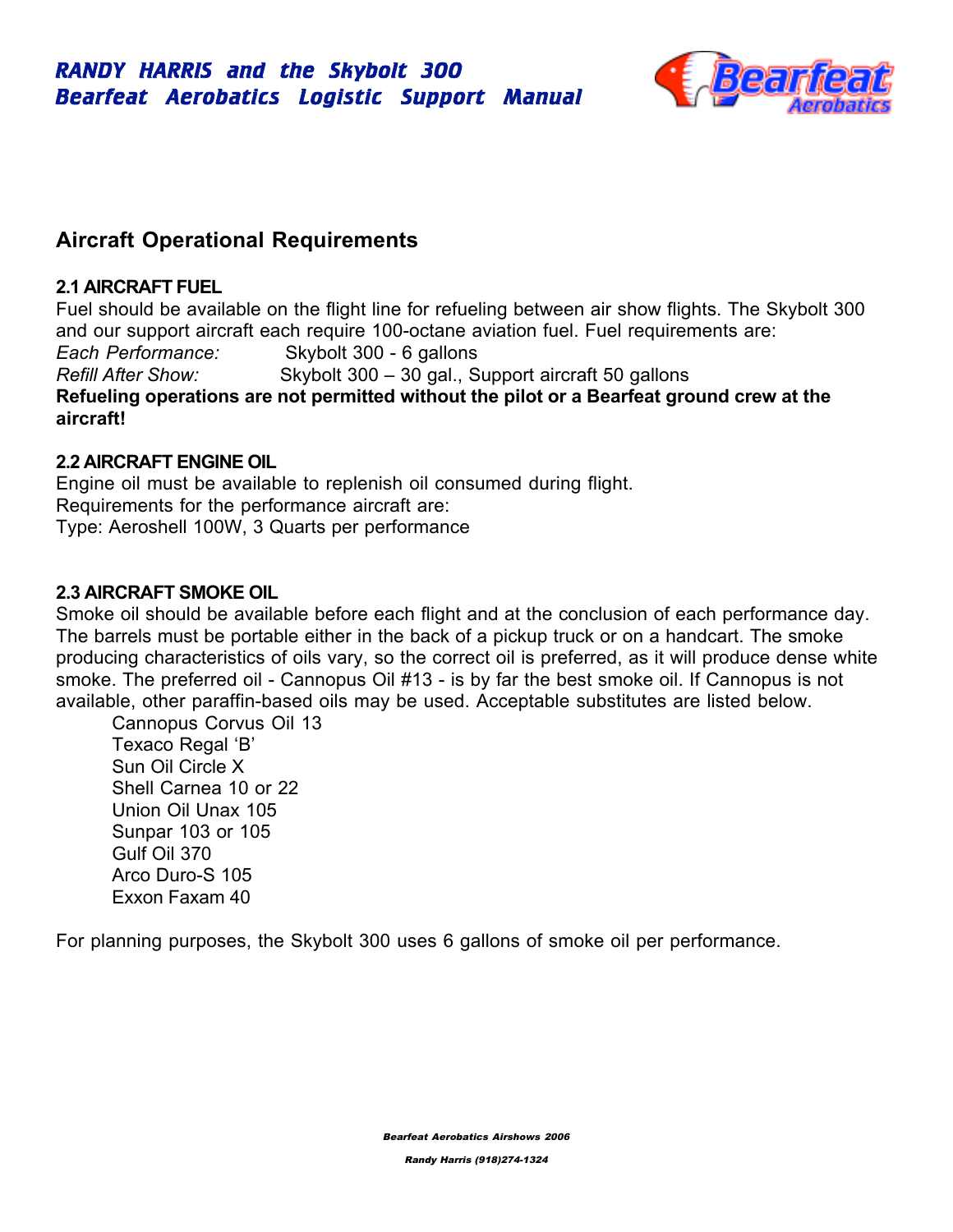

# **Miscellaneous Information**

### **3.1 AIRCRAFT INSURANCE**

Bearfeat Aerobatics carries public liability insurance on each aircraft for all flying activities, including air shows in the amount of \$1,000,000.00.

# **3.2 AIRPORT SERVICE PERSONNEL**

We normally bring our staff mechanic to insure any possible mechanical problems can be remedied quickly. We have found it helpful and benefiting of all performers for the show's logistics person to arrange to have a qualified aircraft mechanic, with tools, available during the air show. Like a fireman they should not be needed, but it could make the difference in the success of the show.

# **3.3 FAA WAIVER INFORMATION**

Please call for information to be used to fill out FAA form 7711-2 - Waiver Application.

Bearfeat Aerobatics Airshows 2006

Randy Harris (918)274-1324